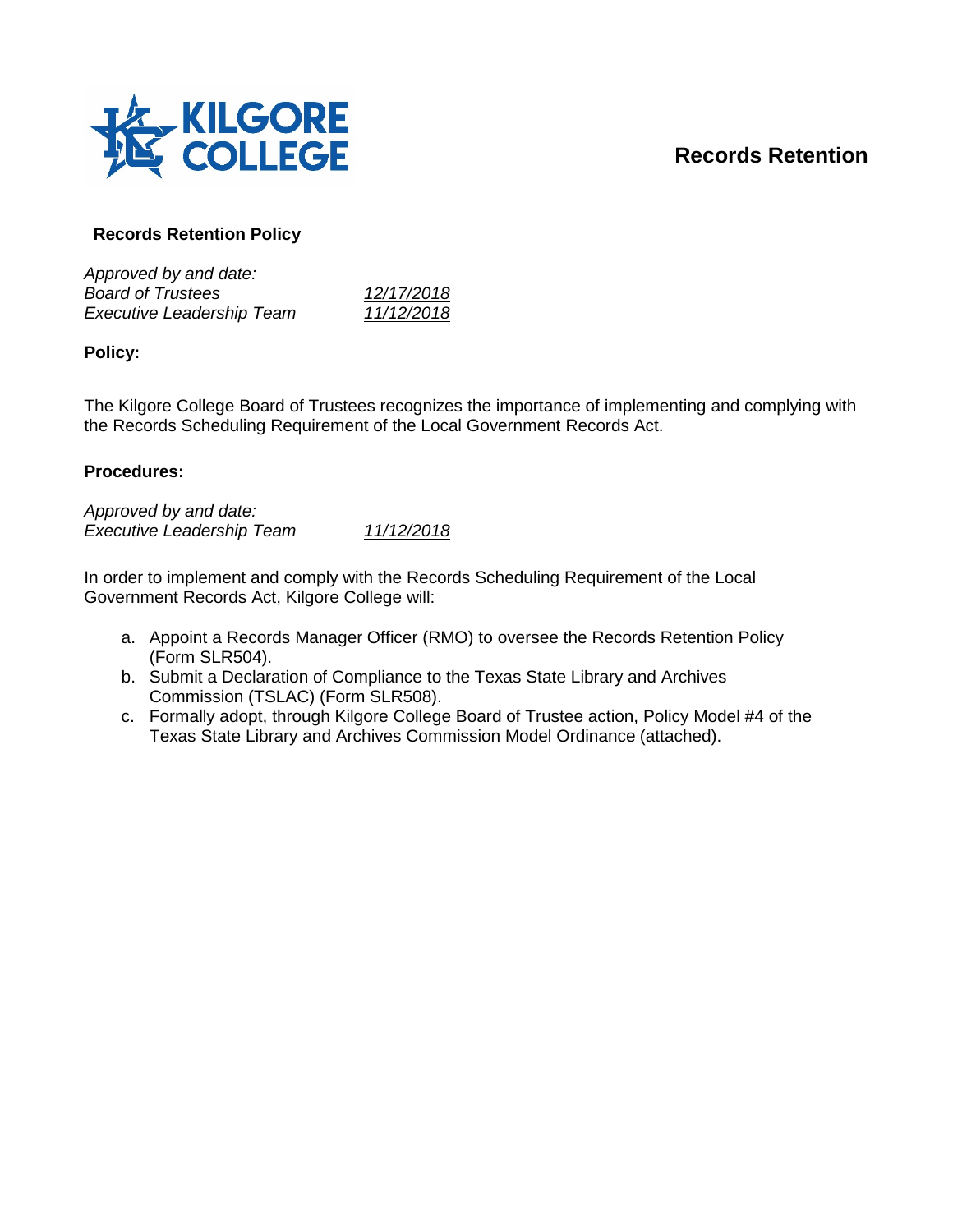## **Texas State Library and Archives Commission**

## **MODEL ORDER OR ORDINANCE**

**WHEREAS,** Title 6, Subtitle C, Local Government Code (Local Government Records Act), provides that each local government must establish an active and continuing records management program; and

**WHEREAS,** the Kilgore Junior College District desires to adopt a plan for that purpose and to prescribe policies and procedures consistent with the Local Government Records Act and in the interests of cost-effective and efficient recordkeeping; **NOW THEREFORE:**

**SECTION 1. DEFINITION OF RECORDS OF THE KILGORE JUNIOR COLLEGE DISTRICT.** All documents, papers, letters, books, maps, photographs, sound or video recordings, microfilm, magnetic tape, electronic media, or other information recording media, regardless of physical form or characteristic and regardless of whether public access to it is open or restricted under the laws of the state, created or received by the Kilgore Junior College District or any of its officers or employees pursuant to law or in the transaction of public business are hereby declared to be the records of the Kilgore Junior College District and shall be created, maintained, and disposed of in accordance with the provisions of this ordinance or procedures authorized by it and in no other manner.

**SECTION 2. RECORDS DECLARED PUBLIC PROPERTY.** All records as defmed in Sec. 1 of this plan are hereby declared to be the property of the Kilgore Junior College District. No official or employee of the Kilgore Junior College District has, by virtue of his or her position, any personal or property right to such records even though he or she may have developed or compiled them. The unauthorized destrnction, removal from files, or use of such records is prohibited.

**SECTION 3. POLICY.** It is hereby declared to be the policy of the [name of government] to provide for efficient, economical, and effective controls over the creation, distribution, organization, maintenance, use, and disposition of all records of this office through a comprehensive system of integrated procedures for the management of records from their creation to their ultimate disposition, consistent with the requirements of the Local Government Records Act and accepted records management practice.

**SECTION 4. RECORDS MANAGEMENT OFFICER.** The Vice President of Administrative Services/CFO, Fred Gore, will serve as records management officer for the Kilgore Junior College District as provided by law and will ensure that the maintenance, destrnction, electronic storage, or other disposition of the